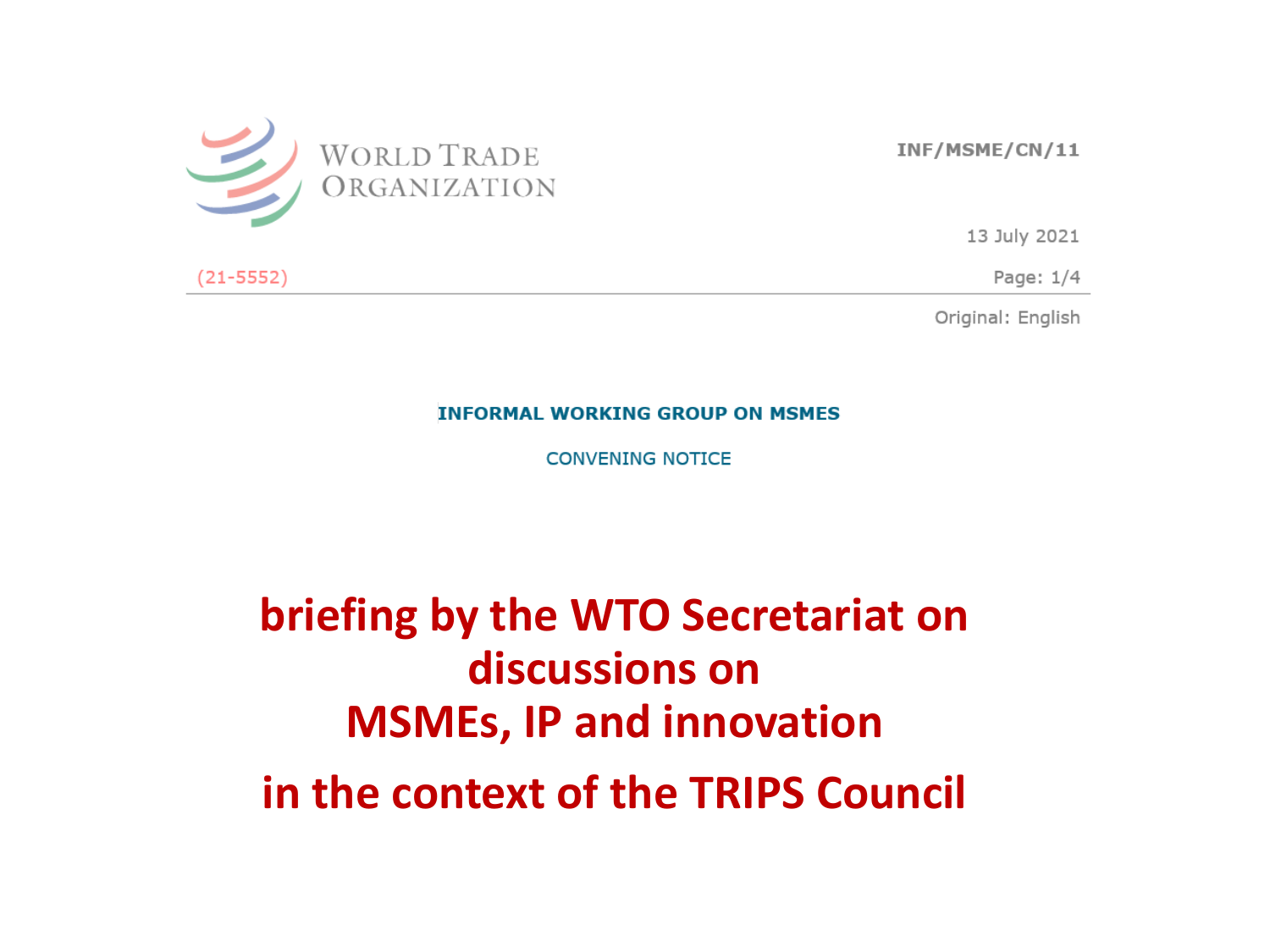TRIPS Article 7: IP system "should contribute to the promotion of technological innovation and to the transfer and dissemination of technology, to the mutual advantage of producers and users of technological knowledge and in a manner conducive to social and economic welfare, and to a balance of rights and obligations."



**About WTO Trade topics WTO membership** Documents, data and resources **WTO and you** Home **News and events**  $\rightarrow$  trade topics  $\longrightarrow$  trips  $\longrightarrow$  innovation policy and the trips agreement

#### **TRIPS**

#### Innovation policy and the TRIPS Agreement

A balanced and effective intellectual property system is recognized as an integral element of the policy framework that supports innovation. The role of intellectual property (IP) rights in enabling and promoting innovation, and in facilitating the dissemination of the outcomes of innovative activities, is widely debated internationally and domestically, and is the subject of active policy consideration in many countries. The Agreement on Trade-related Aspects of Intellectual Property Rights (TRIPS) recognizes the significance of the IP system for innovation, providing (in Article 7) that the "protection and enforcement of intellectual property rights should contribute to the promotion of technological innovation and to the transfer and dissemination of technology".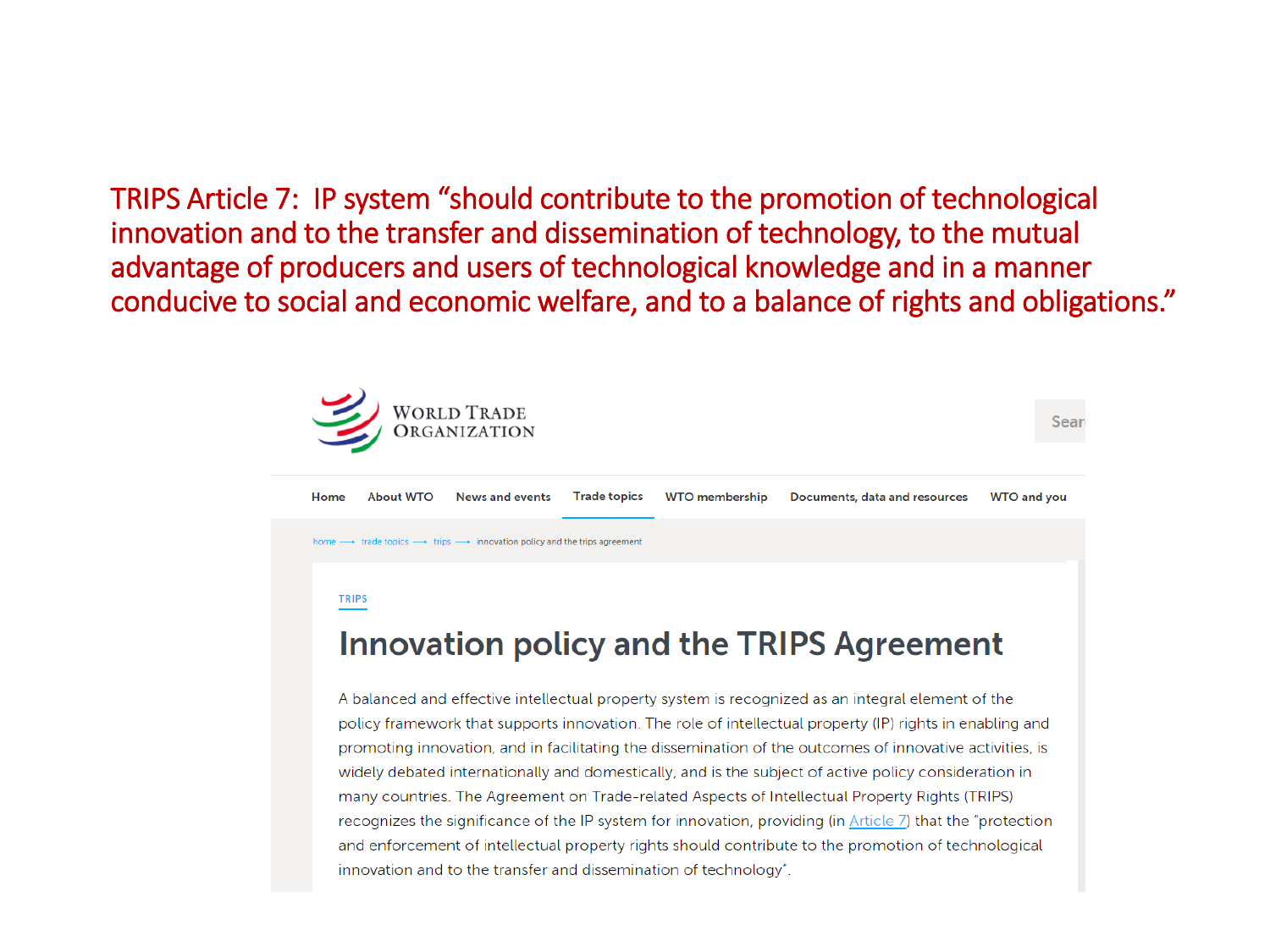#### TRIPS Council: 116 interventions on MSMEs & innovation since 2014

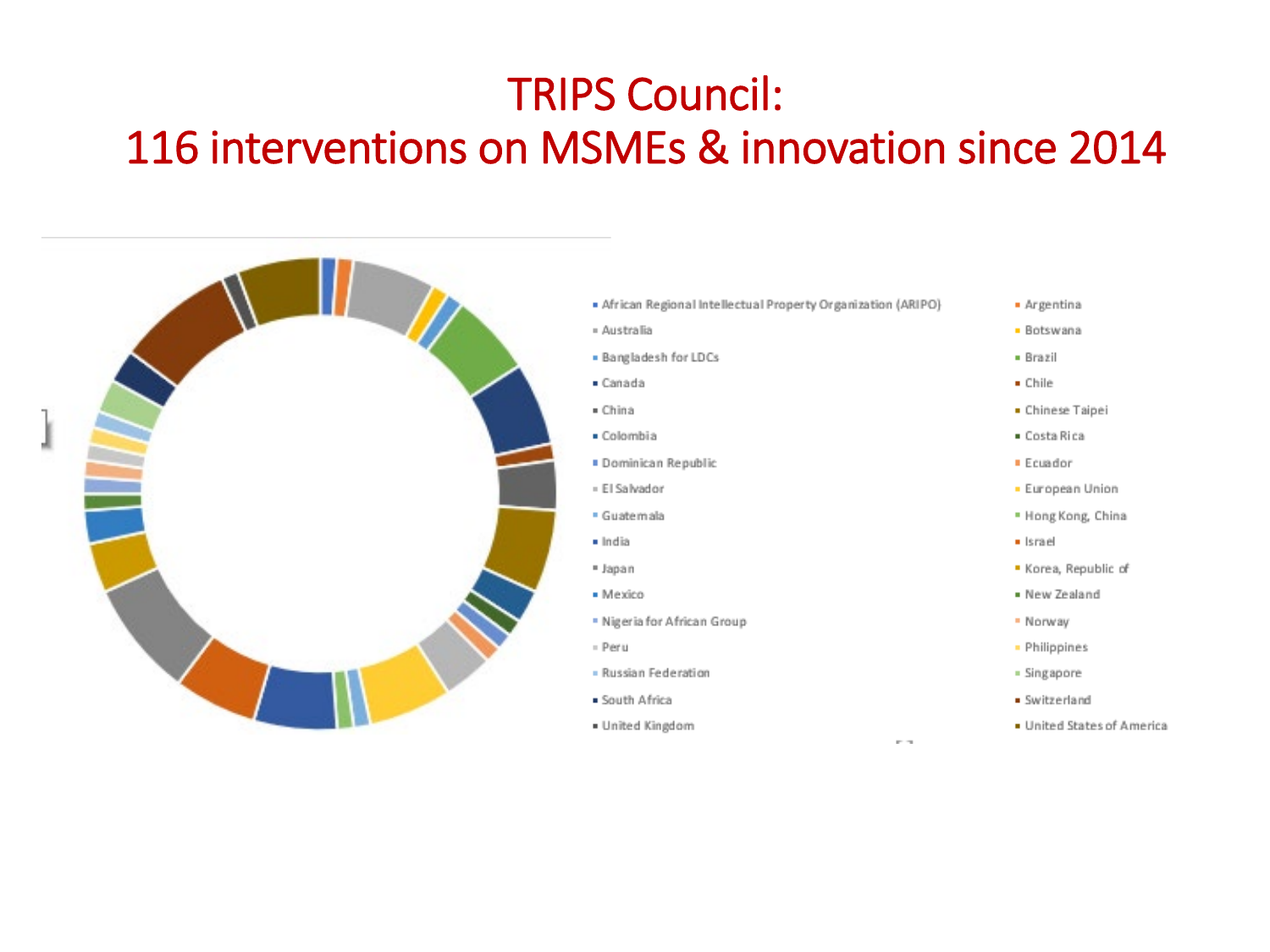#### **a selection of Members' reports to the TRIPS Council on MSMEs, innovation and intellectual property:**

• **illustrative only and not intended to be exhaustive or authoritative**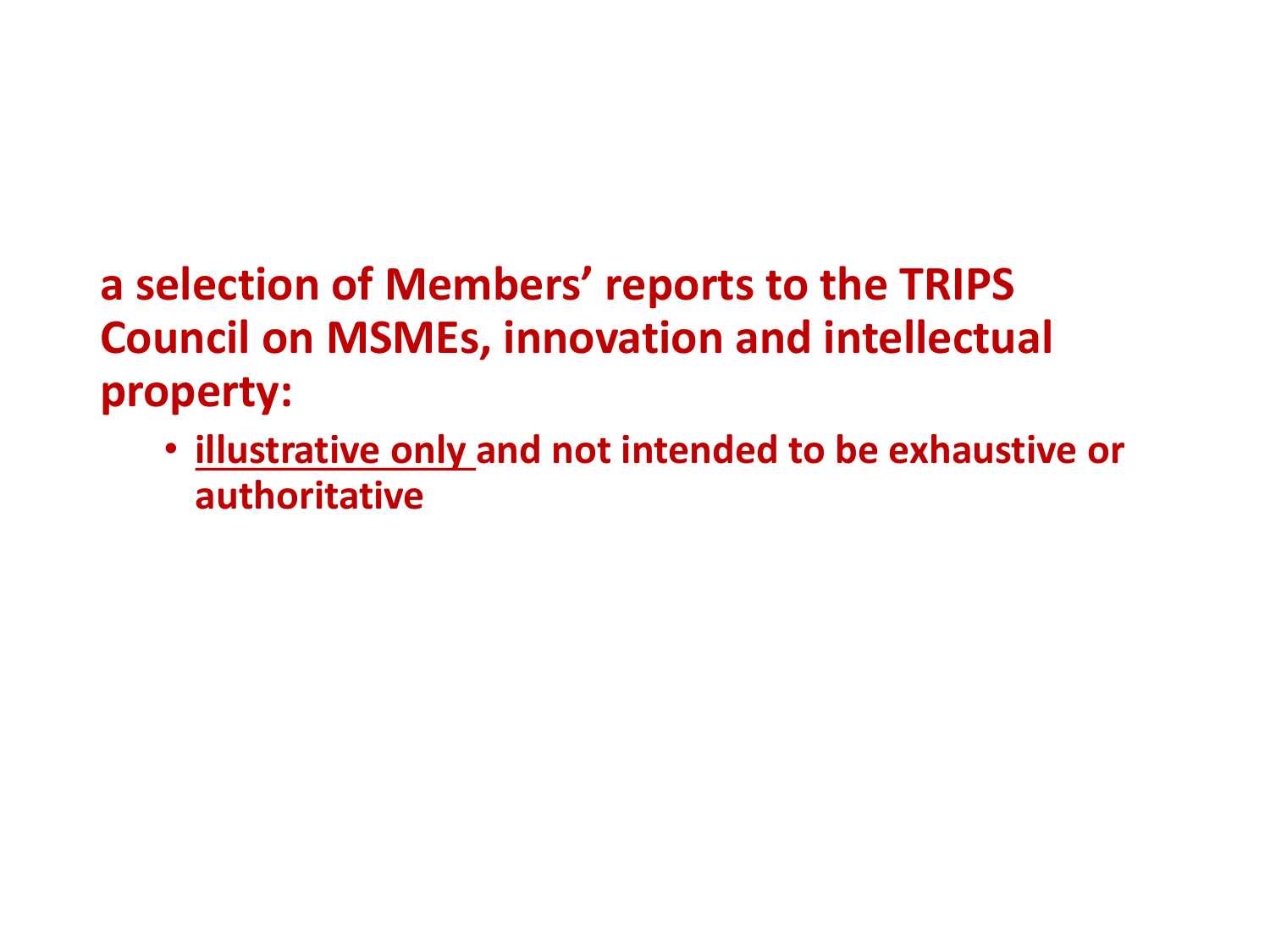### some themes: IP & innovation

- Support for innovative MSMEs has been adopted by many governments as part of a national strategy for innovation-led development:
	- e.g. Guatemala reported support for MSMEs as a strategic focus in its 2016/2021 Economic Policy.
	- Ecuador organic law on entrepreurship
	- El Salvador initiative in cooperation with WIPO
- Effective use of the IP system key to MSME competitiveness
	- Members report on schemes to assist MSMEs to develop, use and leverage IP portfolios strategically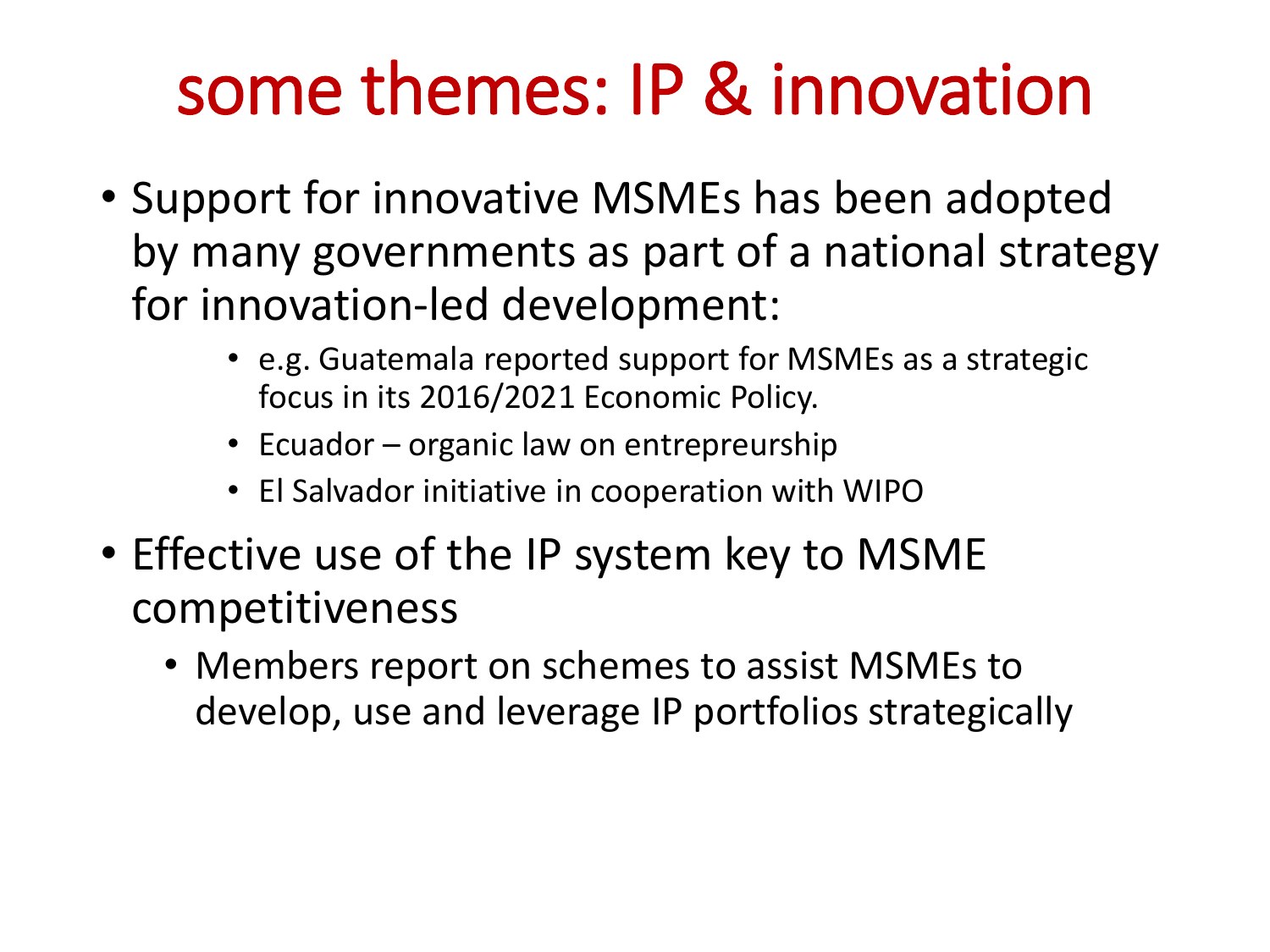# MSME challenges using IP system

- Members report common challenges faced by innovative MSMEs leading to underutilisation of the IP system
	- cost,
	- duration and complexity of procedures,
	- limited human capital and institutional capacity
	- challenges for enforcement of IP rights
	- higher reliance on informal IP ('knowhow').
- In response, Members have facilitated MSMEs' use of IP systems through diverse, tailored measures,
	- awareness-raising, helpdesks, workshops
	- dedicated portals
	- assistance with searches,
	- support for IP portfolio management; IP diagnosis and audits
	- digital filing platforms,
	- lower fees for MSMEs,
	- *pro bono* patent application programmes
	- alternative dispute resolution, and small claims tribunals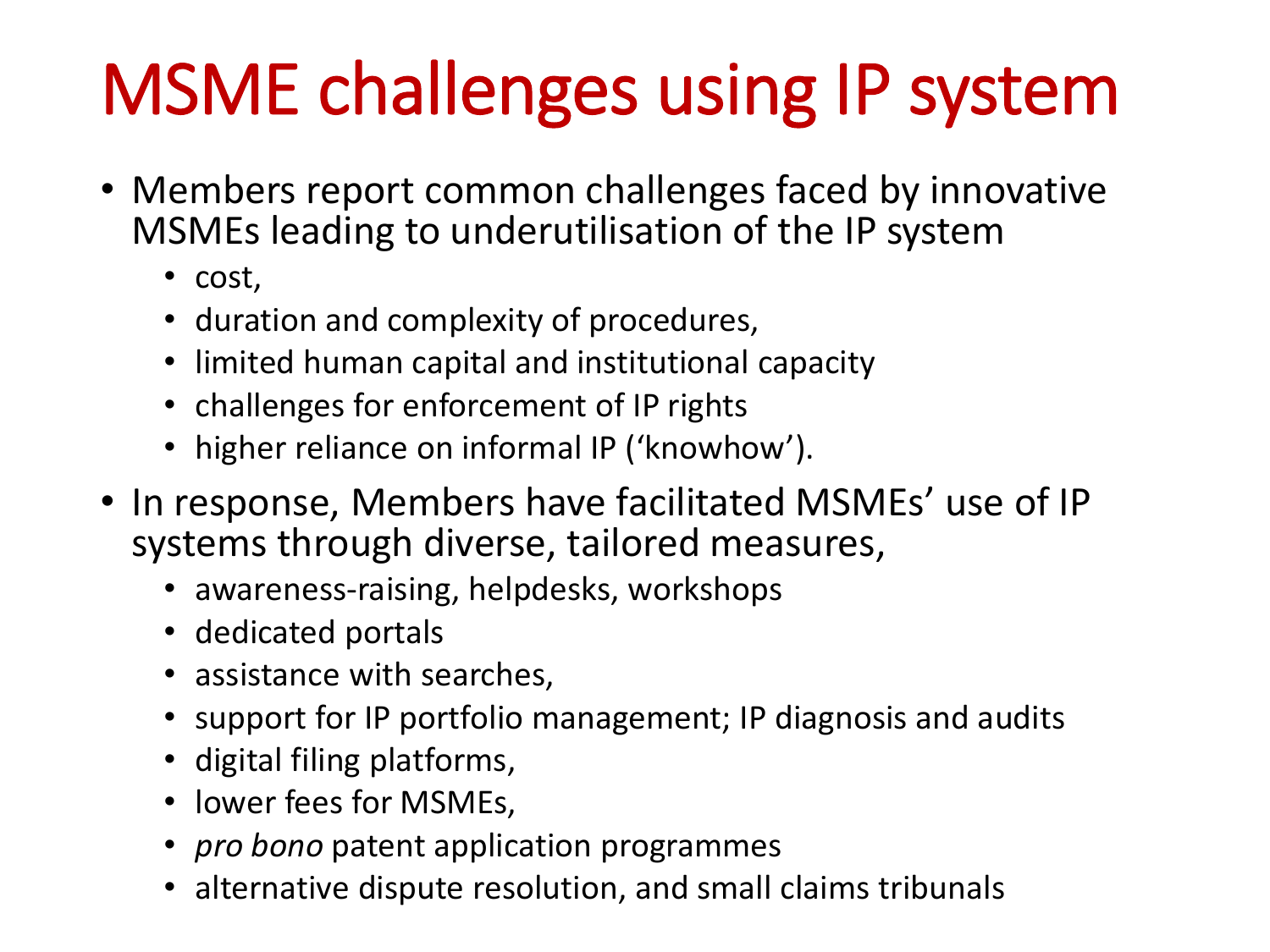### MSMEs & innovation policies

- Members have reported on measures to provide a stable and predictable environment for MSMEs to innovate,
	- e.g. programmes to help such enterprises to access capital,
	- support for securitization of IP portfolios and royalty streams
	- tax incentives for SMEs,
	- innovation resources
	- incubation centres specifically for MSMEs, especially start-up firms.
- More generally, Members report programmes to identify and support innovative sustainability technology, such as innovator networks and targeted strategic support, as well as the establishment of government institutions such as a national secretariat for science, technology and innovation.
- Examples reported include the Panama City of Knowledge and the Botswana Innovation Hub, which operates a science and technology park and a technology entrepreneurship development programme.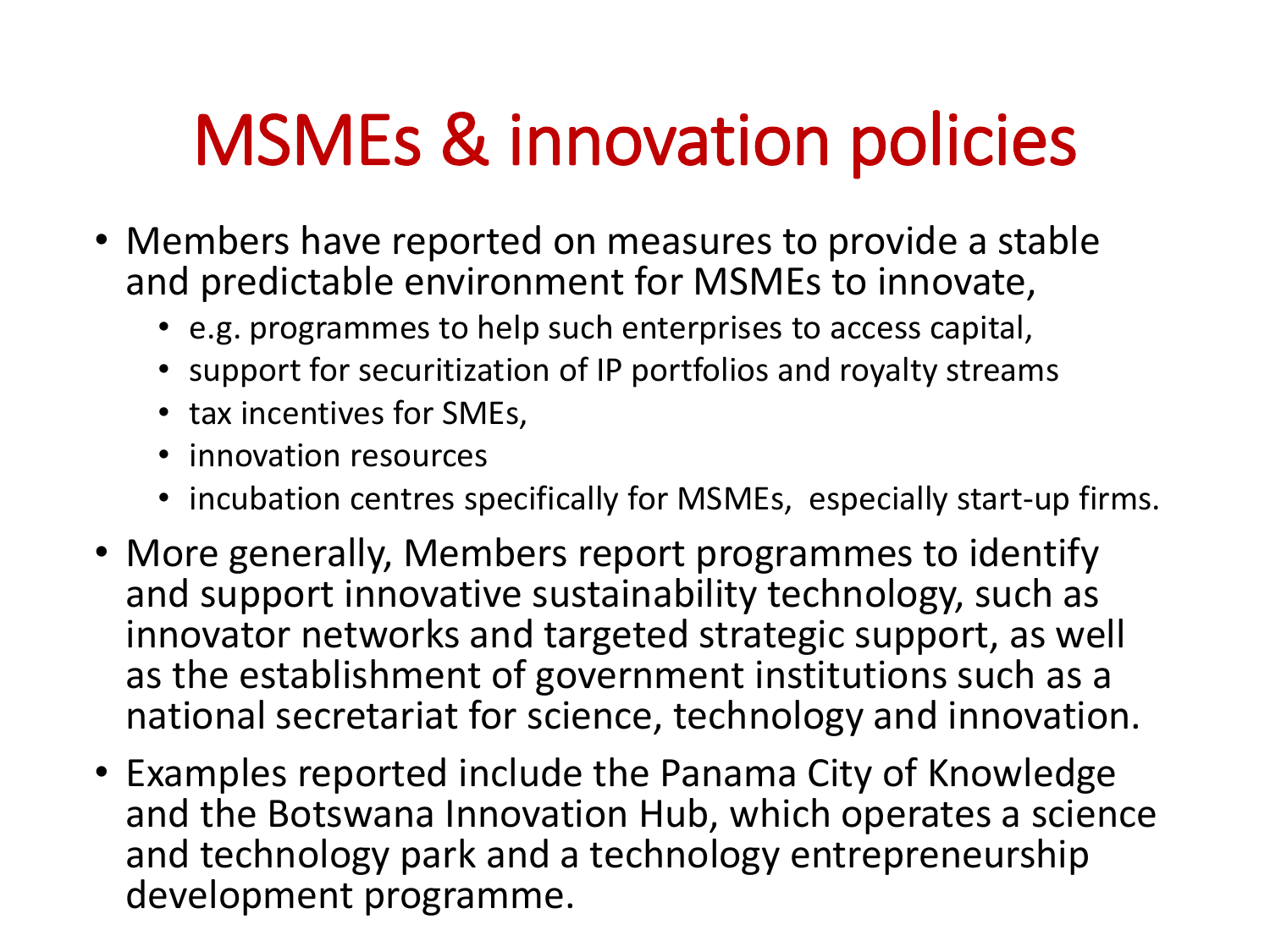## finance and other support for MSME innovation

- Members reported on specific programs to facilitate financing for start-ups and emerging innovation entrepreneurs,
	- For instance, the Indian Aspiration Fund (with initial funding of about \$300 million), launched by the Small Industries Development Bank of India, a 'fund of funds' investing in venture capital funds for meeting the equity requirement of MSMEs, especially start-ups.
	- New Zealand accelerated programme to promote the rapid formation of early-stage information and communication technology (ICT) and digital technology start-ups.
- Other initiatives reported included physical centres for MSME development, collaboration and innovation,
	- For instance, Australia's Landing Pads Program under the National Innovation and Science Agenda, connecting export-ready start-ups with access to some of world's most renowned innovation and start up ecosystems internationally.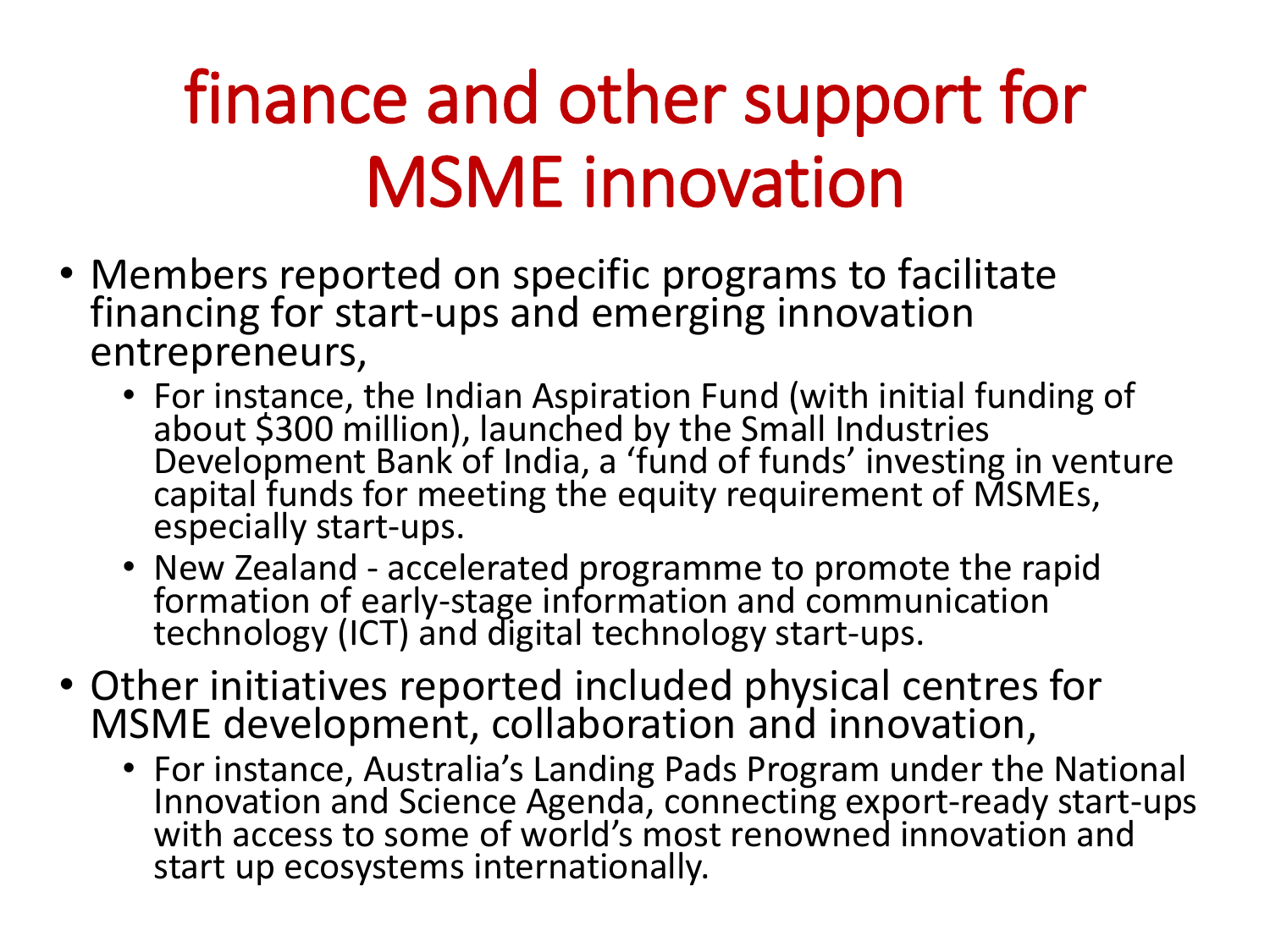#### other dimensions reported

- Technical assistance needs:
	- e.g. Togo emphasized identified its needs relating to improvement of information and awareness raising for micro, small and medium-sized enterprises (MSMEs) in the area of IP
- Link with e-commerce
	- E-commerce has opened up opportunities for businesses, especially MSMEs, and allowed them to reduce their cost of doing business and to reach beyond their own backyards. This has happened not just in the developed countries, but also in developing countries
	- The 'app economy' globally oriented MSMEs highly reliant on IP protection – trading in IPRs